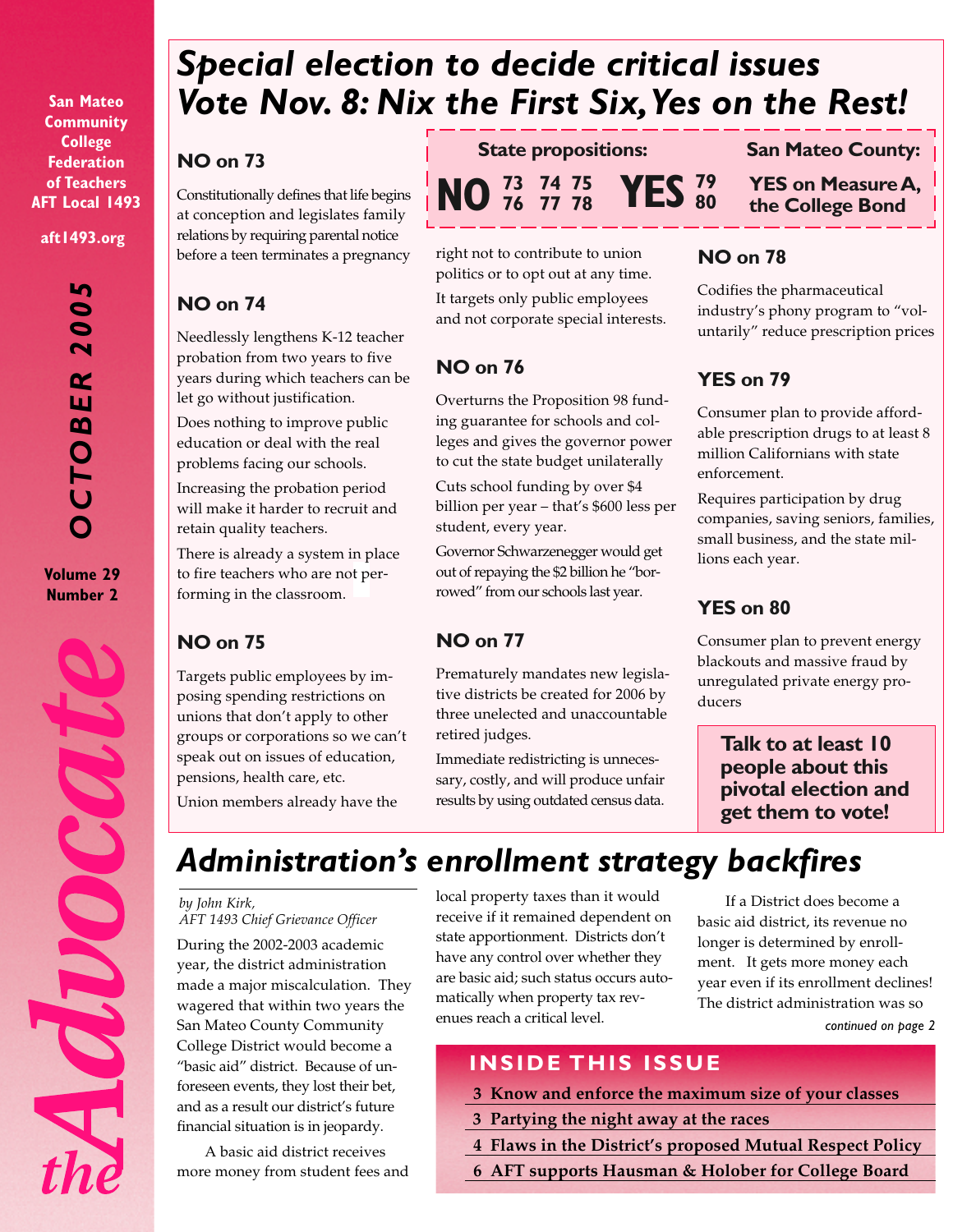*OCTOBER 2005*

OCTO

**BER** 

200

**San Mateo Community College Federation of Teachers AFT Local 1493, AFL-CIO** 1700 W. Hillsdale Blvd. San Mateo, CA 94402 (650) 574-6491

**Editor** Eric Brenner, Skyline, x4177

**Editorial Board** Eric Brenner, Skyline, x4177 Dan Kaplan, x6491

#### **Co-Presidents**

aft1493.org

Katharine Harer, Skyline, x4412 Joaquin Rivera, Skyline, x4159

**Vice President** Ernie Rodriguez, CSM, x6640

**Secretary** Kathleen Feinblum, Skyline, x4477

#### **Treasurer**

Dave Danielson, CSM, x6376

#### **Chapter Chairs**

Chip Chandler, Skyline, x4286 Rick Hough, Skyline, x4193 Teeka James, CSM, x6390 Yaping Li, CSM, x6338

#### **Executive Committee Reps.**

Nina Floro, Skyline, x4414 Anne Nicholls, Cañada, x3293 Karen Olesen, Cañada, x3415 John Searle, CSM, x6607 Suzanne Russell, CSM, x6363

**Part-timers Reps.**

Victoria Clinton, Cañada, x3392 Sandi Raeber, CSM, x6665

**Chief Grievance Officer** John Kirk, CSM, x6386

**Executive Secretary** Dan Kaplan, x6491 kaplan@smccd.net

**⊕∗** ∰

#### *Enrollment miscalculation*

*continued from page 1*

sure that we were going to become a basic aid district that they cut over 500 sections from the Spring 2003 schedule of classes and canceled the 2003 summer session at Cañada. Over 100 part-time teachers were without jobs. As a result, the district's enrollment started to decline-- a 6% decline from 2002-03 to 2004-05. Also contributing to the decline in enrollment during this period was an increase in student fees from \$11 per unit to \$18 (Fall 2003) to \$26 per unit beginning in the Fall semester of 2005.

| Year    | <b>Actual FTES</b> |
|---------|--------------------|
| 2002-03 | 21,253             |
| 2003-04 | 20,478             |
| 2004-05 | 19,972             |

#### *"Triple flip" upsets basic aid basket*

The district administration had put all of their eggs in the basic aid basket. Then the Governor engineered the "triple flip." He lowered the automobile registration fee and then took property tax money from the schools and gave it to local government to make up for the loss in auto registration money. Our district then got less property tax money and more state apportionment. This year we will be receiving close to \$20 million from the state which means that we are not going to be a basic aid district anytime in the near future. Non-basic aid districts rely heavily on enrollment for their income.

#### *Class cuts lead to downward enrollment spiral*

Since the district cut all the classes in the spring and summer of 2003, we began a downward spiral in enrollment. In order to protect our income for this academic year, the district "borrowed" 900 FTES (fulltime equivalent students) from the summer of 2005 to count toward our enrollment last year. So our funding for the 2004-05 year will be based on a FTES of 20,872 (Actual FTES of 19,982 + 900 borrowed FTES from summer of 2005).

Our financial problems will begin if we can't make up the 900 FTES this year (2005-06). Our funding for 2005-06 will be based on a 20,872 FTES base which is 900 higher than our actual FTES last year. So far this Fall semester it appears as if our enrollment is stagnant.

#### *District may lose \$2 million if enrollment doesn't increase*

If our enrollment for this year falls 500 FTES short of our base, we stand to lose approximately \$2 million (500 FTES x \$3,900 per FTES). The district administration suddenly found \$1.5 million and made it available to the Vice Presidents of Instruction. The VPIs were asked to quickly come up with a plan to increase enrollment and to present their plans to the District Committee on Budget and Finance on September 20<sup>th</sup>. Only one of the VPIs showed up at the meeting and reported that only Skyline had come up with a plan while the other campuses were still working on it.

Ironically, because the district cut so many part-time teachers from the payroll, our district's full-time teacher/part-time teacher ratio has moved from 24<sup>th</sup> in the state in 1988(63.7%) to 5<sup>th</sup> in the state in 2004  $(72.6\%)$ .

#### *Hausman*

#### *continued from page 6*

must fulfill expectations by providing opportunities suitable to the 21st Century. A former Chancellor said "Community colleges are both the first and last best hope for many." We must continue to offer hopeand provide fulfillment for educational goals.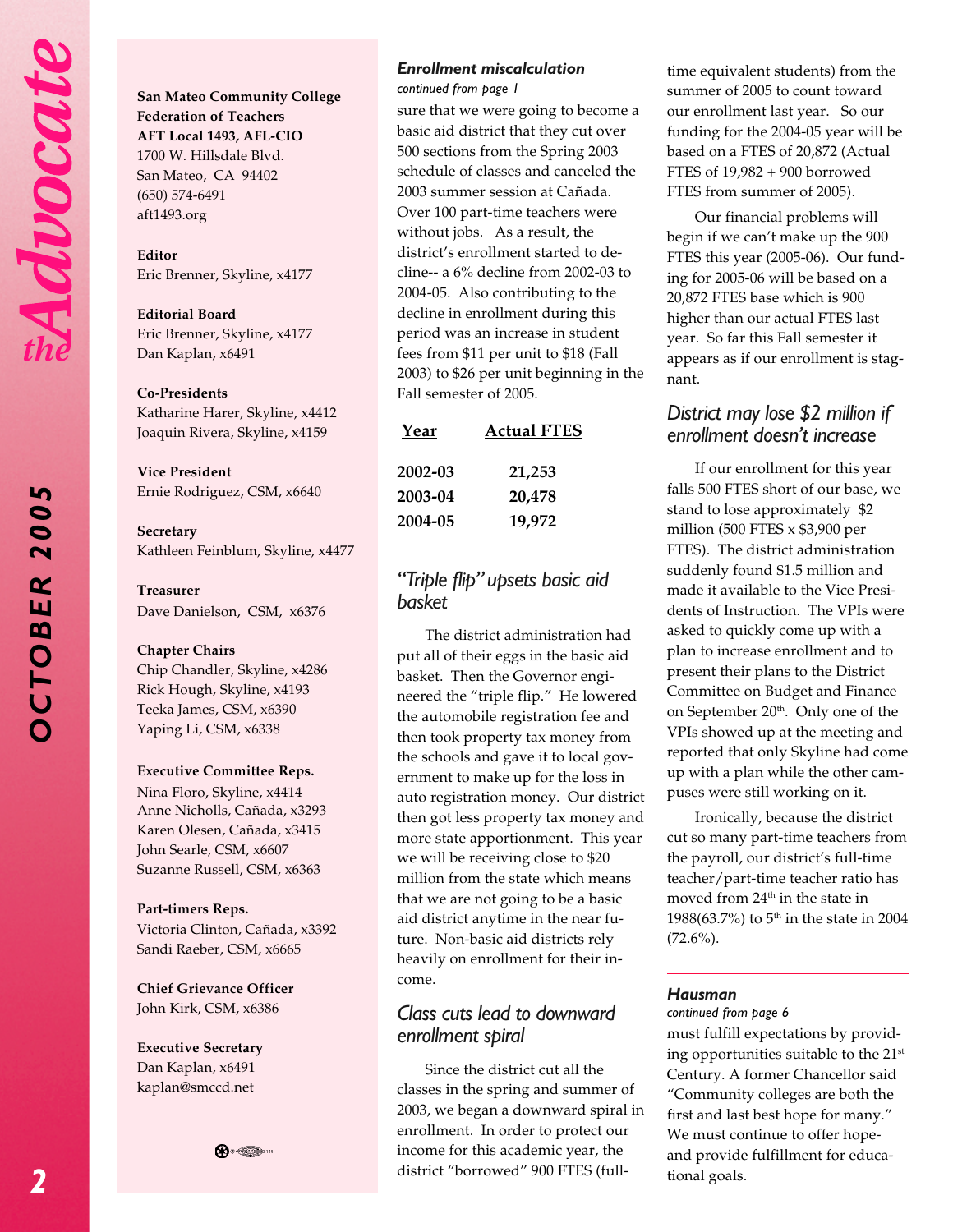# *OCTOBER 2005* **DCTOBER 200**

Advocat

# *Know and enforce the maximum size of your classes*

*Shortly after the September Advocate published John Kirk's article, "Unfair labor practice charge settled; District cannot unilaterally increase class size," AFT started hearing from various sources that, in fact, District administrators were unilaterally increasing the size of classes at our colleges!*

*We are therefore reprinting a previous article on class size maximums, written by John Kirk, that we initially published in April 2002, and then reprinted in October 2003.*

*This is an issue that both the Academic Senates and AFT can work on together. This is a clear example of how good working conditions for faculty are very much related to creating the best environment where student learning and achievement can occur.*

*by John Kirk, AFT 1493 Chief Grievance Officer*

Every instructor should be aware that there are established class size maximums for all classes throughout the district. Those maximums limit the number of students the administration can register into each class. Individual instructors can add more students into their classes, but they don't have to.

*Ask to see the Enrollment Report for the division, find the class, and look at the column ENR LIM (enrollment limit).*

Class size is a mandatory subject for collective bargaining and the ad-

ministration cannot increase class size limits without first negotiating with the union. Under the law, the administration cannot bargain class size limits with individual members of the faculty.

To find out the current enrollment limit for your class, check the print-out with the maximum class size listed for all classes that is available in every division office. Ask to see the Enrollment Report for the division, find the class, and look at the column ENR LIM (enrollment limit).

If you think that the class size maximum has been changed for your classes, please give the union a call (x6491.) We will investigate each case.

# *Partying the night away at the races*



*Good food, fun and plenty of enjoyable socializing was the theme on Friday night, Oct. 14, at Bay Meadows Race Track. Faculty and friends (including Chancellor Ron Galatolo, at back in photo at left) from all three colleges attended the gathering, which was co-sponsored by AFT 1493 and the Academic Senates.*



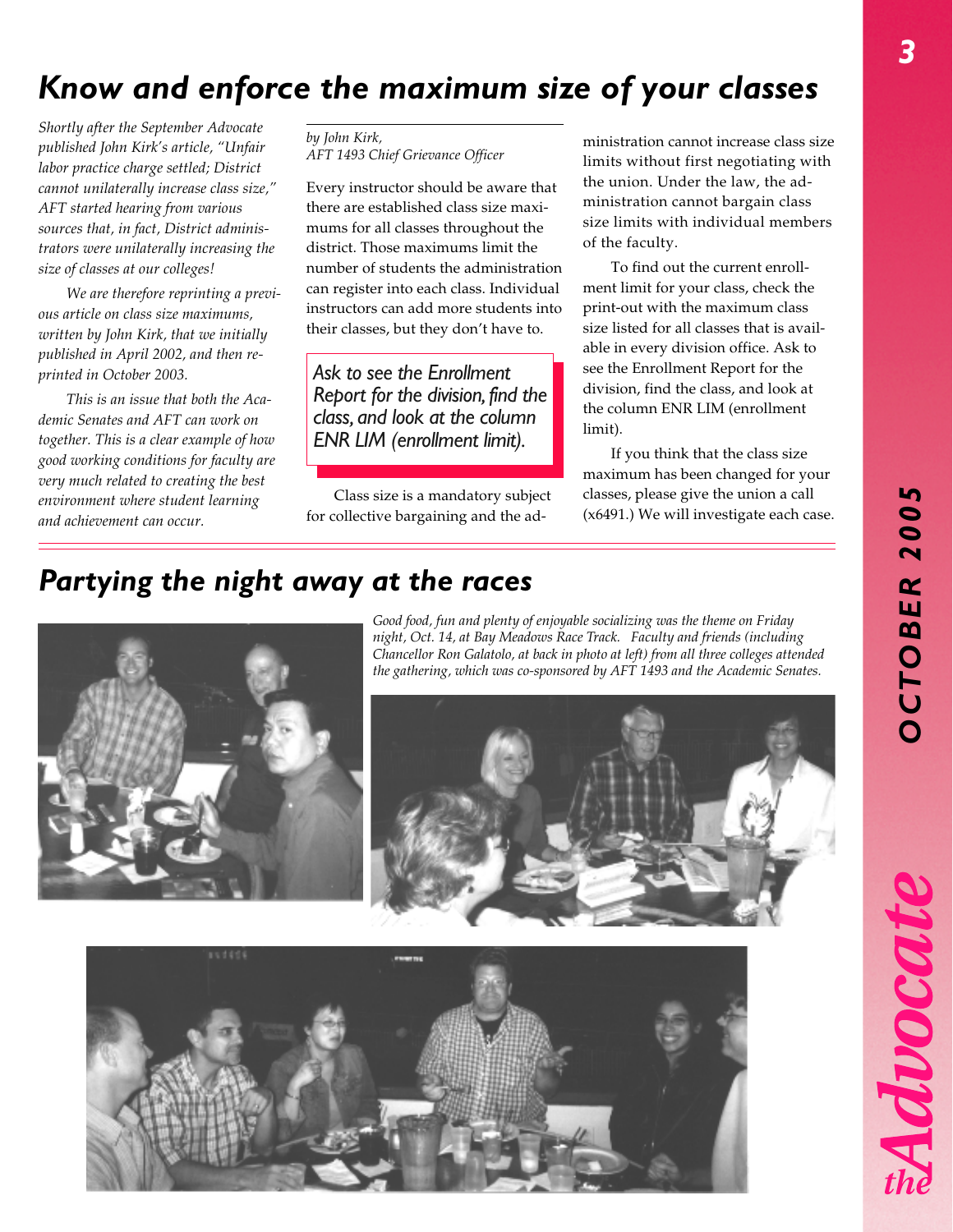*OCTOBER 2005*

OCTOBER

5

200

# *District's proposed Mutual Respect Policy is flawed and should be opposed by faculty*

*By Ernie Rodriguez, AFT 1493 Vice President*

"R-E-S-P-E-C-T, Find out what it means to me" Aretha Franklin

As documented in previous editions of the *Advocate* (Dec. 2004; Feb 2005), the District administration has proposed approval and implementation of a new Mutual Respect Policy (MRP). The District Shared Governance Committee (DSGC) will soon be considering a revised MRP proposal.

The original impetus for this proposed policy came from Dean Paula Anderson who attended a conference that discussed a 1998 Supreme Court decision in the case of Oncale v. Sundowner Offshore Services, Inc. In response to this workshop, which apparently considered implications of this Supreme Court ruling, Dean Anderson wrote, "We were advised to review our policies and to develop a stand-alone civility/conduct policy instead of imbedding conduct standards in discrimination policies."

#### *District's basis for adopting an MRP is unfounded*

Upon studying this ruling, it is clear that Dean Anderson's statement misleadingly implies that there is something in the Oncale ruling that requires the District to adopt a MRP. It is very clear, from even cursory review of the written Supreme Court decision, that this is not the case and that, in fact, the opposite is true. At the time that this policy was first proposed, Kate Motoyama, District Academic Senate Past President, correctly identified this ruling as applying exclusively to same-sex harassment (Dec. 2004 *Advocate*) . Justice Scalia, writing for the majority in the Oncale ruling, stated, "Title VII does not prohibit verbal or physical harassment in the workplace; it is directed only at discrimination because of sex (ChicagoLegalNet.com)."

#### *AAUP policy opposes MRPs that attempt to regulate free speech*

Efforts to implement civility codes on college campuses are not a new development. Apparently, a wave of sentiment in support of campus civility policies swept the nation in the 1990s. Efforts to develop such policies led the American Association of University Professors (AAUP) to issue an official policy statement in June 1992 in strong opposition to such policies (see excerpt in box at right). The AAUP opposed any such policies which directly or through implication attempted to regulate free expression of speech.

A cursory internet search produced only one adopted MRP among Bay 10 community college districts. Foothill-DeAnza adopted such a policy in 1993.

#### *Proposed MRP leaves many unanswered questions*

The current District-led effort to formulate an MRP based on misapplication of the Oncale Supreme Court ruling, has led to a confusing and chaotic process in service of the District administration's desire to implement a new policy. If such a policy is to be adopted, there are many questions that must be thoroughly debated by all interested parties and that are deserving of clear answers. Creating new policies in such a sensitive area must be approached with great care in order to avoid undermining free speech, academic freedom and the fundamental mission of higher education (again, see the AAUP statement). In fact, a careful review of the proposed policy suggests that implementation of a new MRP is both unwise and

#### *From the AAUP Policy Statement on Freedom of Expression and Campus Speech Codes:*

In response to verbal assaults and use of hateful language some campuses have felt it necessary to forbid the expression of racist, sexist, homophobic, or ethnically demeaning speech, along with conduct or behavior that harasses. Several reasons are offered in support of banning such expression. Individuals and groups that have been victims of such expression feel an understandable outrage. They claim that the academic progress of minority and majority alike may suffer if fears, tensions, and conflicts spawned by slurs and insults create an environment inimical to learning. These arguments, grounded in the need to foster an atmosphere respectful of and welcome to all persons, strike a deeply responsive chord in the academy. But, while we can acknowledge both the weight of these concerns and the thoughtfulness of those persuaded of the need for regulation, rules that ban or punish speech based upon its content cannot be justified. An institution of higher learning fails to fulfill its mission if it asserts the power to proscribe ideas — and racial or ethnic slurs, sexist epithets, or homophobic insults almost always express ideas, however repugnant. Indeed, by proscribing any ideas, a university sets an example that profoundly disserves its academic mission.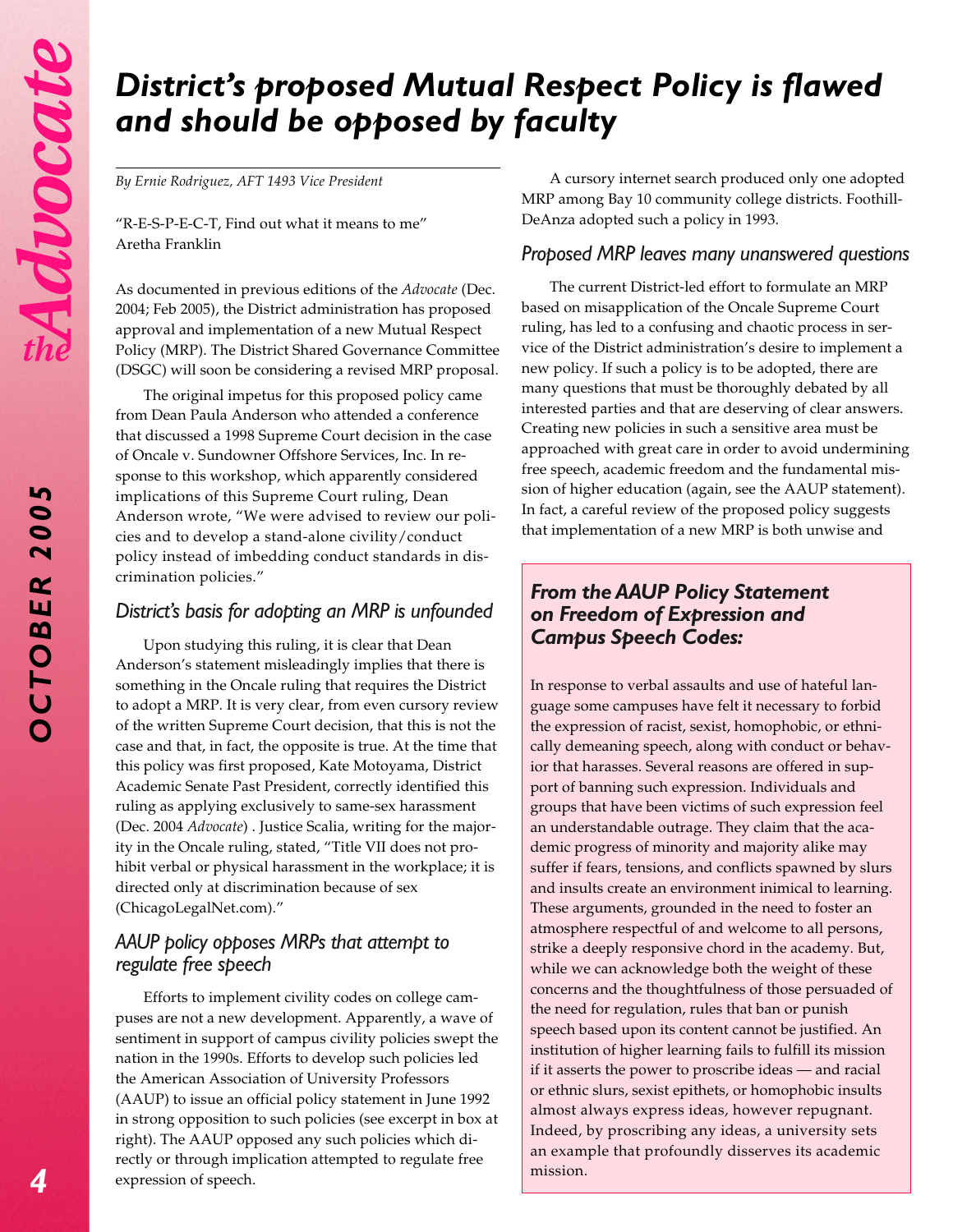Advocate

unnecessary. The following questions highlight some of the difficulties with the current MRP draft.

#### *1. Why create a new policy when existing policies are adequate?*

In the absence of a clear mandate directing the District to formulate a stand alone policy, why develop a new policy when existing harassment/discrimination policies already govern offensive behavior? Perhaps the District should focus energy on education and enforcement related to existing policies. The formulation of a new policy suggests a law and order approach to promoting the desirable goal of maintaining respectful learning environments. The AAUP policy statement is critical of policies, such as the proposed MRP, which confound speech with behavior. In opposing the development of civility policies, the American Association of University Professors (see the full AAUP policy statement on the AFT 1493 website) offers five strategies for supporting the development of civility and respect on college campuses.

#### *2. Does the proposed MRP affect faculty rights and working conditions?*

Yes, potentially the proposed MRP runs the risk of creating a "witch hunt" atmosphere that unfairly targets individual faculty members. Current policies require that individuals who feel that they have been victimized by harassment or discrimination file a complaint before an investigation is initiated. The proposed MRP encourages the reporting of offensive behavior by apparently any party to any District supervisor or administrator for investigation, monitoring and possible disciplinary action by the District. Such a process could occur independent of a formal complaint, without a hearing of the facts and would bypass currently supported due process. The proposed MRP creates a process that circumvents officially adopted faculty supervision and evaluation procedures. This policy has the potential to allow officially sanctioned, yet arbitrary, harassment of faculty, staff and students for the expression of ideas that are deemed to be presented in a harassing, threatening, uncivil or disrespectful manner. Because this proposed policy potentially modifies faculty rights, it should be negotiated through the collective bargaining process. In the February 2005 *Advocate*, the AFT position was clearly stated, "AFT will demand negotiations over any proposed policy which may subject faculty to disciplinary action ….."

#### *3. Does the proposed MRP conflict with existing legal requirements?*

The current MRP draft proposes the following enforcement process: step 1 requires a supervisor to investigate and monitor behavior; step 2 requires a supervisor to refer offending parties to counseling and/or training; step 3 states that behavior that is deemed threatening or physically/verbally abusive and continues beyond interventions in step 1 and 2 **may** be cause for disciplinary action. Such a procedure would be in direct violation of laws requiring immediate reporting to legal authorities of any behavior that may constitute assault or present a threat to public safety. Does the District really wish to produce a policy that potentially avoids immediate reporting of dangerous behavior to appropriate legal authorities?

#### *4. Are supervisors sufficiently trained to effectively evaluate and monitor behavior?*

The proposed policy empowers supervisors to investigate, monitor, and initiate disciplinary action. There are many different types of supervisors in the District with many different levels of training. In general, supervisors in the community college system are not trained to investigate complaints. The proposed policy seems to assume that supervisors will be fair and impartial and not be themselves the source of inappropriate behavior. Who monitors the supervisors? It appears that the proposed policy eliminates any semblance of independent review. The provision that allows supervisors to investigate, monitor and refer staff for disciplinary action reveals a desire to further privilege and empower District administrators and supervisors.

#### *District seems to be rushing the process*

The District process of developing an MRP has been conducted in a hurry-up fashion. AFT representatives have experienced pressure to rush the process to closure. One is left to wonder about the motivation behind this pressure. As the wonderful Aretha Franklin reminds us, it is important to understand that respect may mean different things to different people. The impossibility of legislating attitudes and respectful behavior has long been recognized. In the absence of a clearly defined and directed legal mandate, why go there? Existing laws and policies already regulate inappropriate behavior. There is nothing that constrains the District from promoting respect through implementation and training related to currently existing policies. Devoting a major expenditure of valuable time and energy pursuing a questionable and potentially highly problematic policy is counterproductive. Valuable faculty, staff, student and administrative time could be better applied to address more immediate and substantive issues. It is important that faculty unite to oppose a policy that undermines free speech and faculty rights.